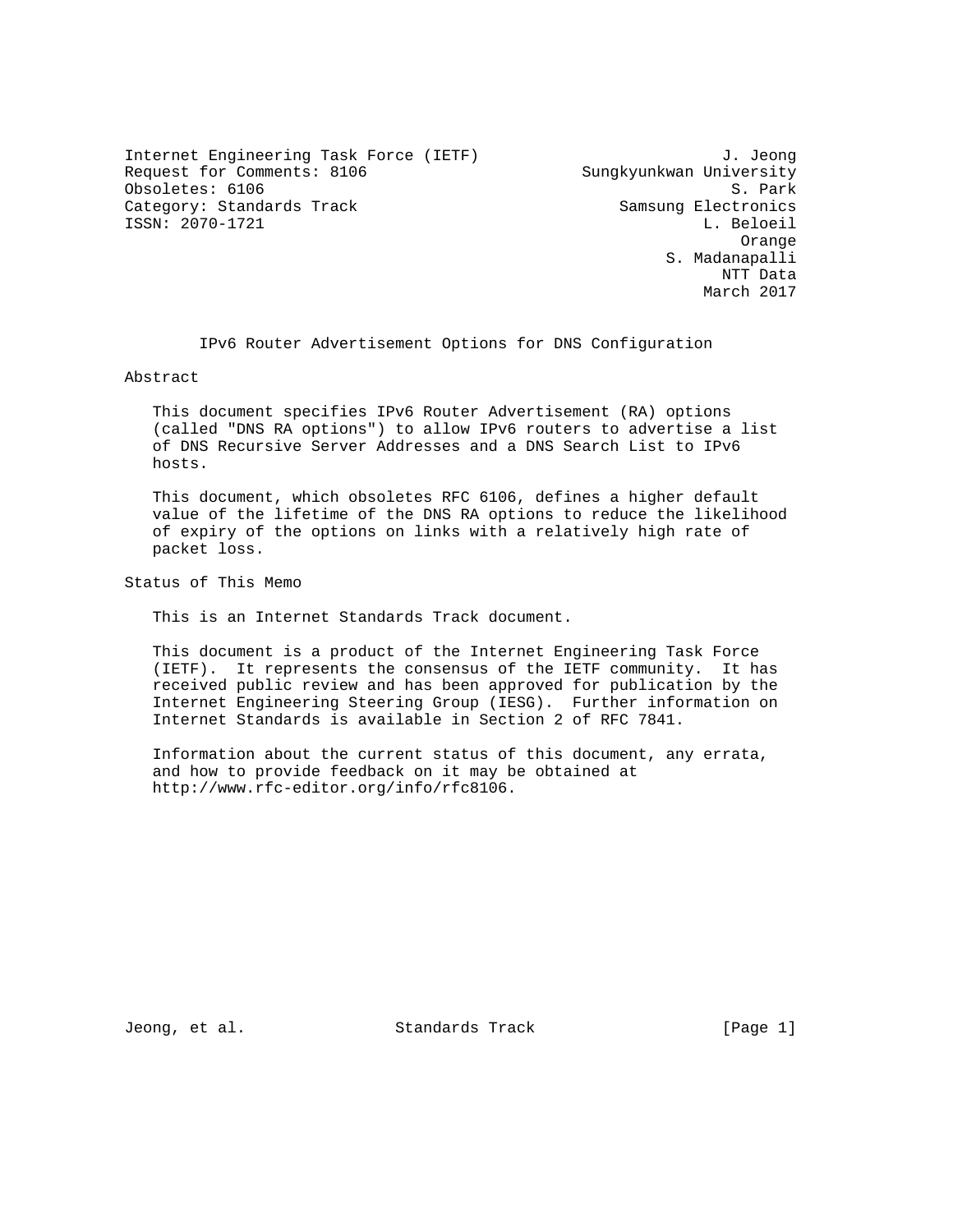# Copyright Notice

 Copyright (c) 2017 IETF Trust and the persons identified as the document authors. All rights reserved.

 This document is subject to BCP 78 and the IETF Trust's Legal Provisions Relating to IETF Documents

 (http://trustee.ietf.org/license-info) in effect on the date of publication of this document. Please review these documents carefully, as they describe your rights and restrictions with respect to this document. Code Components extracted from this document must include Simplified BSD License text as described in Section 4.e of the Trust Legal Provisions and are provided without warranty as described in the Simplified BSD License.

### Table of Contents

|     | 1.2. Coexistence of RA Options and DHCP Options for DNS |
|-----|---------------------------------------------------------|
|     |                                                         |
| 2.1 |                                                         |
|     |                                                         |
|     |                                                         |
|     |                                                         |
|     |                                                         |
|     |                                                         |
|     |                                                         |
|     |                                                         |
|     | 5.3.2. Warnings for DNS Options Configuration 9         |
|     |                                                         |
|     |                                                         |
|     | 6.2. Synchronization between DNS Server List and        |
|     |                                                         |
|     | 6.3. Synchronization between DNS Search List and        |
|     |                                                         |
|     |                                                         |
|     |                                                         |
|     |                                                         |
|     |                                                         |
|     |                                                         |
| 9.  |                                                         |
|     |                                                         |
|     |                                                         |
|     |                                                         |
|     |                                                         |
|     |                                                         |

Jeong, et al. Standards Track [Page 2]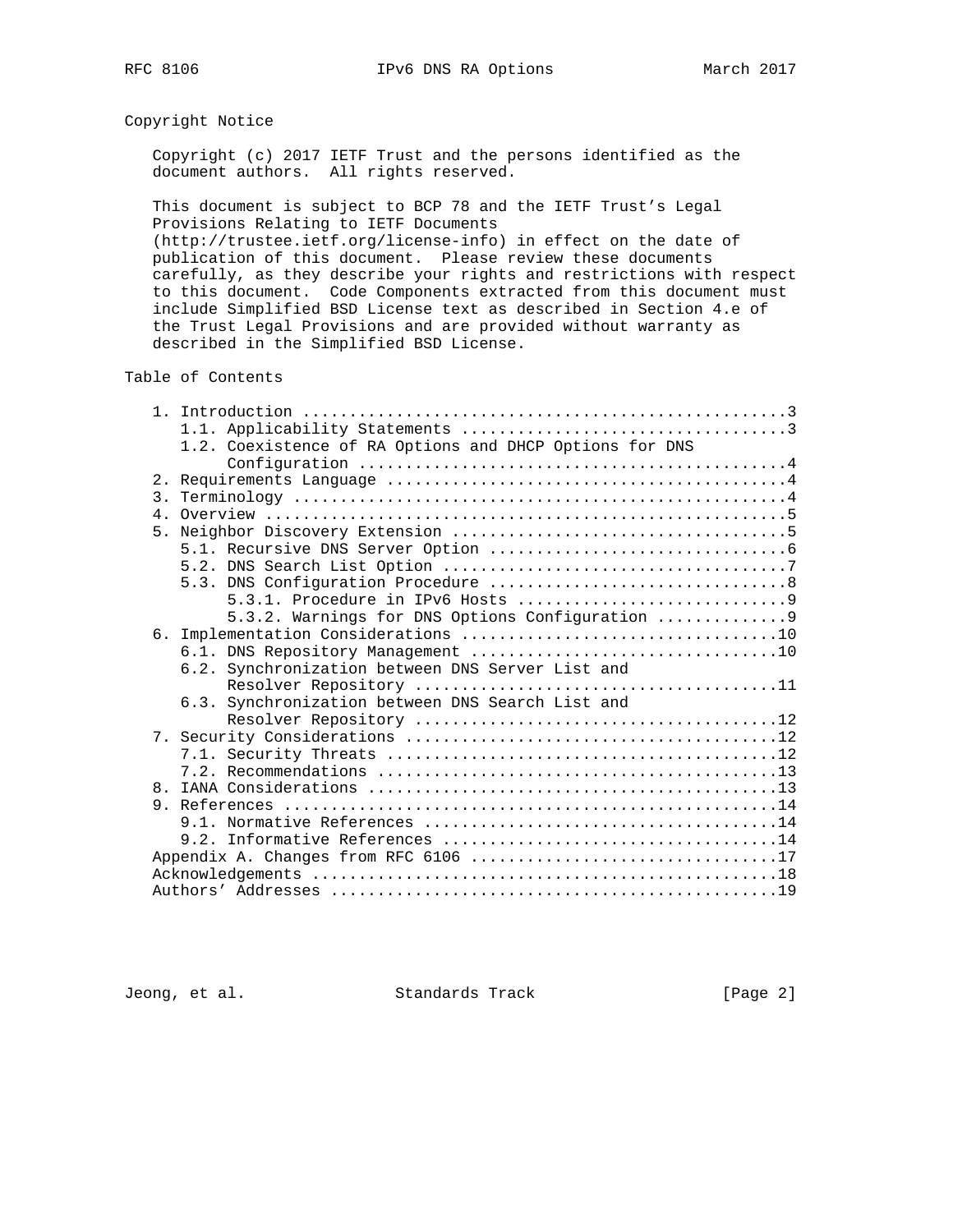### 1. Introduction

 The purpose of this document is to standardize IPv6 Router Advertisement (RA) options (DNS RA options) for DNS Recursive Server Addresses used for DNS name resolution in IPv6 hosts, and also for a DNS Search List (DNSSL) of domain suffixes.

 IPv6 Neighbor Discovery (ND) and IPv6 Stateless Address Autoconfiguration (SLAAC) provide ways to configure either fixed or mobile nodes with one or more IPv6 addresses, default routers, and some other parameters [RFC4861] [RFC4862].

 It is infeasible to manually configure nomadic hosts each time they connect to a different network. While a one-time static configuration is possible, it is generally not desirable on general purpose hosts such as laptops. For instance, locally defined namespaces would not be available to the host if it were to run its own recursive name server directly connected to the global DNS.

 The DNS information can also be provided through DHCPv6 [RFC3315] [RFC3736] [RFC3646]. However, access to DNS is a fundamental requirement for almost all hosts, so IPv6 SLAAC cannot stand on its own as an alternative deployment model in any practical network without any support for DNS configuration.

 These issues are not pressing in dual-stack networks as long as a DNS server is available on the IPv4 side, but they become more critical with the deployment of IPv6-only networks. As a result, this document defines a mechanism based on DNS RA options to allow IPv6 hosts to perform automatic DNS configuration.

# 1.1. Applicability Statements

 RA-based DNS configuration is a useful alternative in networks where an IPv6 host's address is autoconfigured through IPv6 SLAAC and where either (i) there is no DHCPv6 infrastructure at all or (ii) some hosts do not have a DHCPv6 client. The intention is to enable the full configuration of basic networking information for hosts without requiring DHCPv6. However, for networks that need to distribute additional information, DHCPv6 is likely to be employed. In these networks, RA-based DNS configuration may not be needed.

 RA-based DNS configuration allows an IPv6 host to acquire the DNS configuration (i.e., DNS Recursive Server Addresses and the DNSSL) for the link(s) to which the host is connected. Furthermore, the host learns this DNS configuration from the same RA message that provides configuration information for the link.

Jeong, et al. Standards Track [Page 3]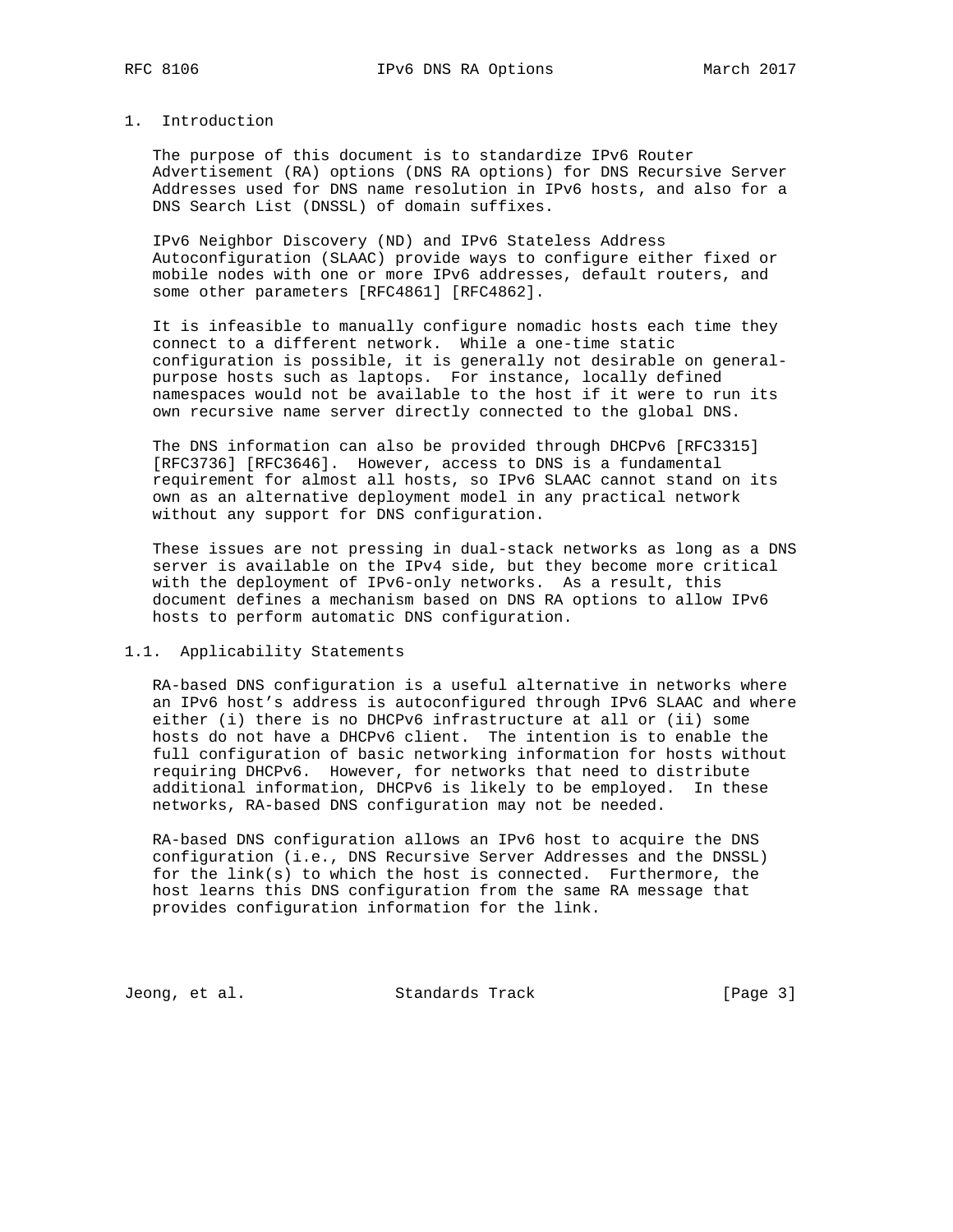The advantages and disadvantages of the RA-based approach are discussed in [RFC4339] along with other approaches, such as the DHCP and well-known anycast address approaches.

1.2. Coexistence of RA Options and DHCP Options for DNS Configuration

 Two protocols exist to configure the DNS information on a host: the RA options specified in this document and the DHCPv6 options specified in [RFC3646]. They can be used together. The rules governing the decision to use stateful configuration mechanisms are specified in [RFC4861]. Hosts conforming to this specification MUST extract DNS information from RA messages, unless static DNS configuration has been specified by the user. If there is DNS information available from multiple RAs and/or from DHCP, the host MUST maintain an ordered list of this information as specified in Section 5.3.1.

2. Requirements Language

 The key words "MUST", "MUST NOT", "REQUIRED", "SHALL", "SHALL NOT", "SHOULD", "SHOULD NOT", "RECOMMENDED", "MAY", and "OPTIONAL" in this document are to be interpreted as described in [RFC2119].

3. Terminology

 This document uses the terminology defined in [RFC4861] and [RFC4862]. In addition, six new terms are defined below:

- o Recursive DNS Server (RDNSS): A server that provides a recursive DNS resolution service for translating domain names into IP addresses or resolving PTR records as defined in [RFC1034] and [RFC1035].
- o RDNSS Option: An IPv6 RA option to deliver the RDNSS information to IPv6 hosts [RFC4861].
- o DNS Search List (DNSSL): The list of DNS suffix domain names used by IPv6 hosts when they perform DNS query searches for short, unqualified domain names.
- o DNSSL Option: An IPv6 RA option to deliver the DNSSL information to IPv6 hosts.
- o DNS Repository: Two data structures for managing DNS configuration information in the IPv6 protocol stack, in addition to the Neighbor Cache and Destination Cache for Neighbor Discovery

Jeong, et al. Standards Track [Page 4]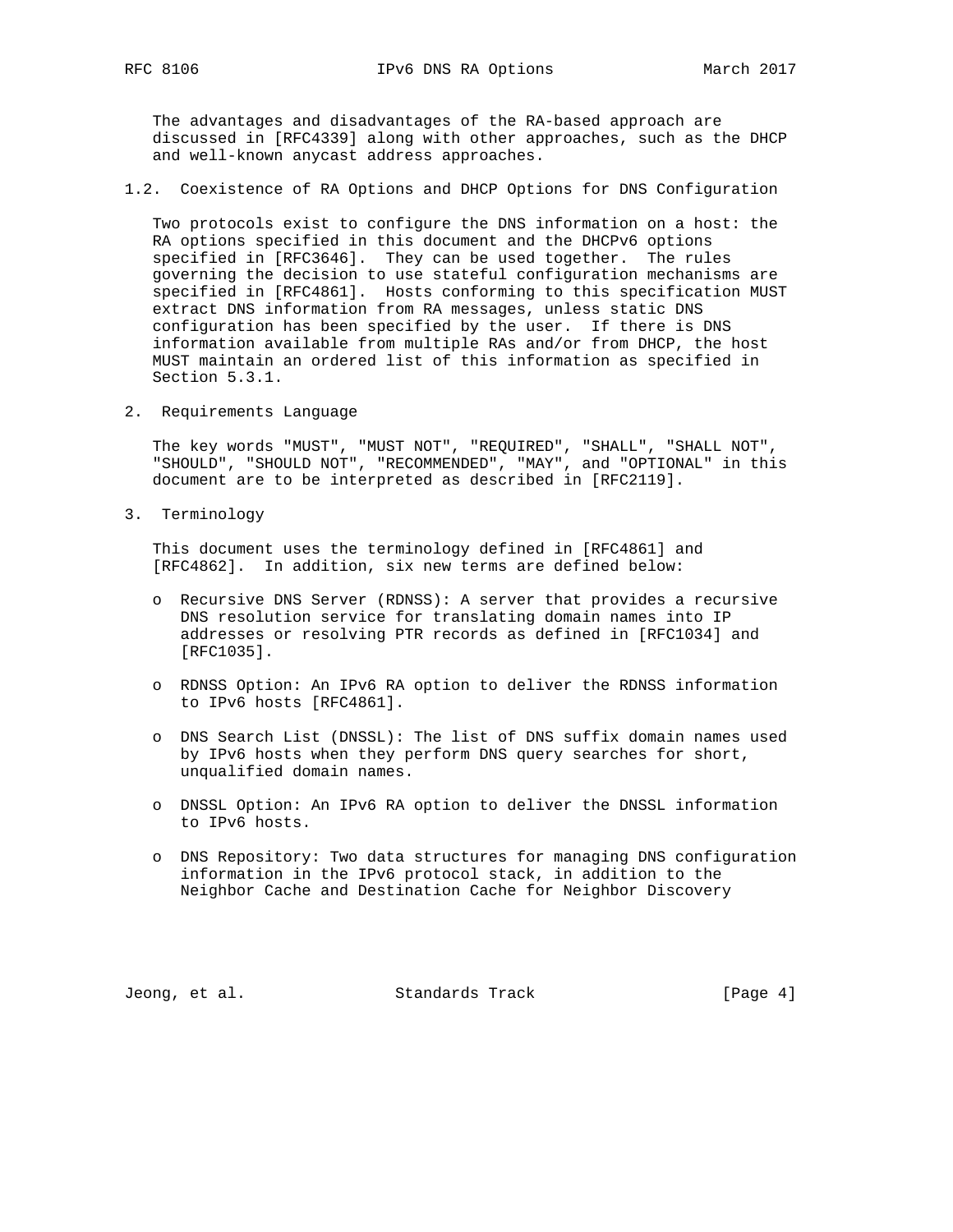[RFC4861]. The first data structure is the DNS Server List for RDNSS addresses, and the second is the DNSSL for DNS search domain names.

- o Resolver Repository: Configuration repository with RDNSS addresses and a DNSSL that a DNS resolver on the host uses for DNS name resolution -- for example, the UNIX resolver file (i.e., /etc/resolv.conf) and the Windows registry.
- 4. Overview

 This document standardizes an ND option called the "RDNSS option", which contains the addresses of RDNSSes. This document also standardizes an ND option called the "DNSSL option", which contains the DNSSL. This is to maintain parity with the DHCPv6 options and to ensure that there is necessary functionality to determine the search domains.

The existing ND message (i.e., RA) is used to carry this information. An IPv6 host can configure the IPv6 addresses of one or more RDNSSes via RA messages. Through the RDNSS and DNSSL options, along with the Prefix Information option based on the ND protocol [RFC4861] [RFC4862], an IPv6 host can perform the network configuration of its IPv6 address and the DNS information simultaneously without needing DHCPv6 for the DNS configuration. The RA options for RDNSS and DNSSL can be used on networks that support the use of ND.

 This approach requires manual configuration or automatic mechanisms (e.g., DHCPv6 or vendor-proprietary configuration mechanisms) to configure the DNS information in routers sending the advertisements. The automatic configuration of RDNSS addresses and a DNSSL in routers is out of scope for this document.

5. Neighbor Discovery Extension

 The IPv6 DNS configuration mechanism described in this document needs two ND options in Neighbor Discovery: (i) the RDNSS option and (ii) the DNSSL option.

Jeong, et al. Standards Track [Page 5]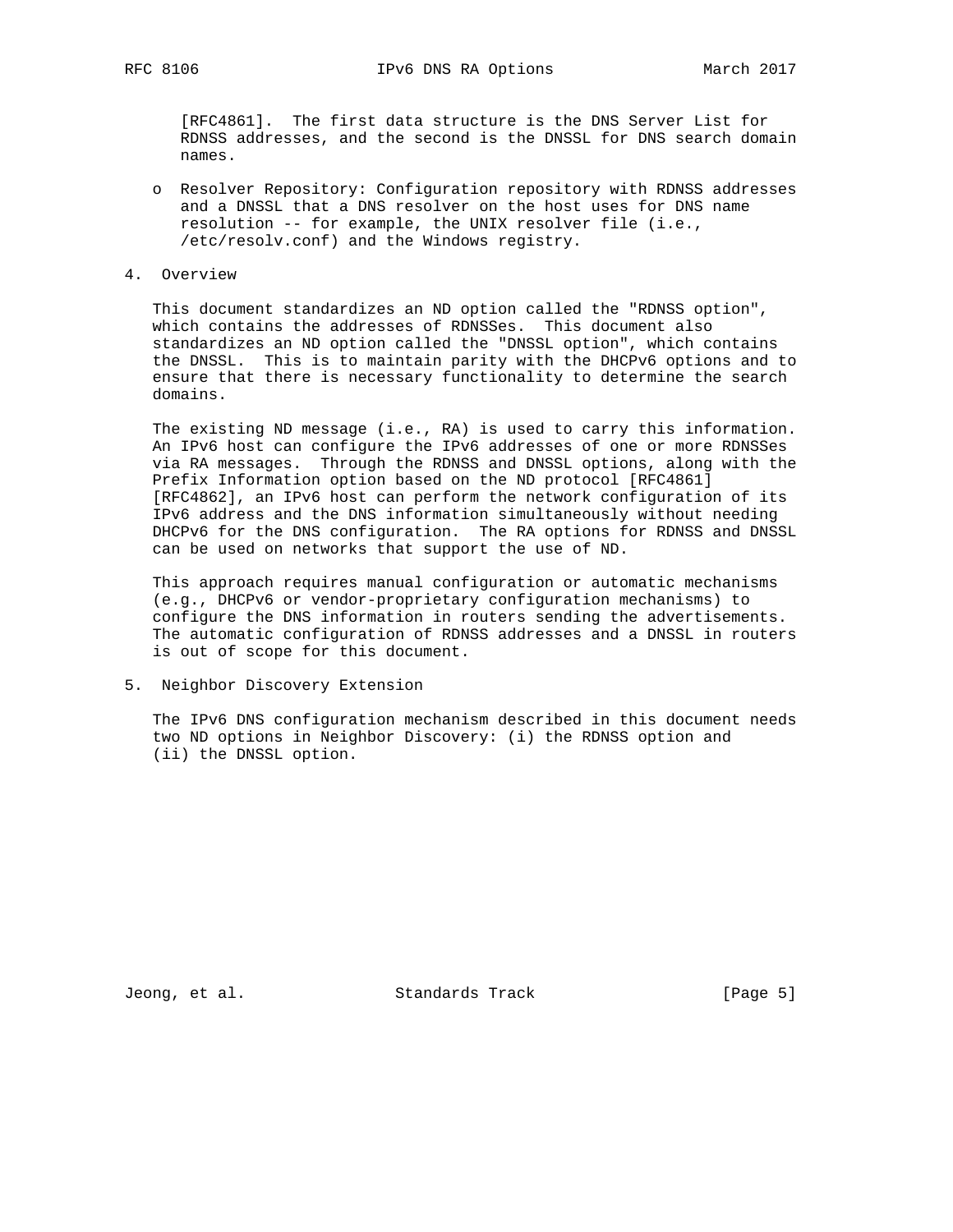# 5.1. Recursive DNS Server Option

 The RDNSS option contains one or more IPv6 addresses of RDNSSes. All of the addresses share the same Lifetime value. If it is desirable to have different Lifetime values, multiple RDNSS options can be used. Figure 1 shows the format of the RDNSS option.

 $0$  and  $1$  and  $2$  3 0 1 2 3 4 5 6 7 8 9 0 1 2 3 4 5 6 7 8 9 0 1 2 3 4 5 6 7 8 9 0 1 +-+-+-+-+-+-+-+-+-+-+-+-+-+-+-+-+-+-+-+-+-+-+-+-+-+-+-+-+-+-+-+-+ | Type | Length | Reserved | +-+-+-+-+-+-+-+-+-+-+-+-+-+-+-+-+-+-+-+-+-+-+-+-+-+-+-+-+-+-+-+-+ Lifetime +-+-+-+-+-+-+-+-+-+-+-+-+-+-+-+-+-+-+-+-+-+-+-+-+-+-+-+-+-+-+-+-+ | | Addresses of IPv6 Recursive DNS Servers | | +-+-+-+-+-+-+-+-+-+-+-+-+-+-+-+-+-+-+-+-+-+-+-+-+-+-+-+-+-+-+-+-+

Figure 1: RDNSS Option Format

Fields:

Type 8-bit identifier of the RDNSS option type as assigned by IANA: 25

- Length 8-bit unsigned integer. The length of the option (including the Type and Length fields) is in units of 8 octets. The minimum value is 3 if one IPv6 address is contained in the option. Every additional RDNSS address increases the length by 2. The Length field is used by the receiver to determine the number of IPv6 addresses in the option.
- Lifetime 32-bit unsigned integer. The maximum time in seconds (relative to the time the packet is received) over which these RDNSS addresses MAY be used for name resolution. The value of Lifetime SHOULD by default be at least 3 \* MaxRtrAdvInterval, where MaxRtrAdvInterval is the maximum RA interval as defined in [RFC4861]. A value of all one bits (0xffffffff) represents infinity. A value of zero means that the RDNSS addresses MUST no longer be used.

Jeong, et al. Standards Track [Page 6]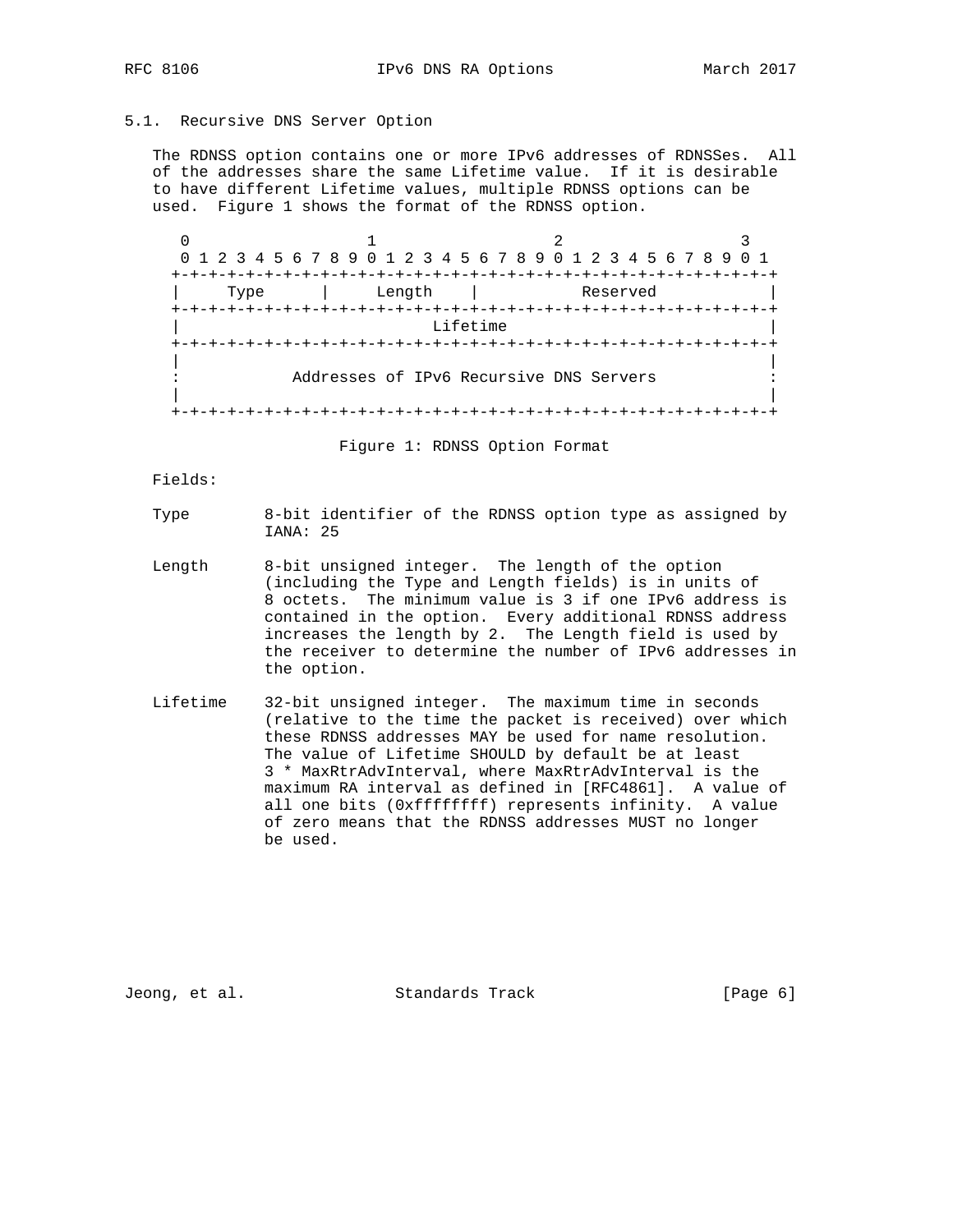Addresses of IPv6 Recursive DNS Servers One or more 128-bit IPv6 addresses of the RDNSSes. The number of addresses is determined by the Length field. That is, the number of addresses is equal to (Length - 1) / 2.

 Note: The addresses for RDNSSes in the RDNSS option MAY be link-local addresses. Such link-local addresses SHOULD be registered in the Resolver Repository along with the corresponding link zone indices of the links that receive the RDNSS option(s) for them. The link-local addresses MAY be represented in the Resolver Repository with their link zone indices in the textual format for scoped addresses as described in [RFC4007]. When a resolver sends a DNS query message to an RDNSS identified by a link-local address, it MUST use the corresponding link.

 The rationale of the default value of the Lifetime field is as follows. The Router Lifetime field, set by AdvDefaultLifetime, has the default of 3 \* MaxRtrAdvInterval as specified in [RFC4861], so such a default or a larger default can allow for the reliability of DNS options even under the loss of RAs on links with a relatively high rate of packet loss. Note that the ratio of AdvDefaultLifetime to MaxRtrAdvInterval is the number of unsolicited multicast RAs sent by the router. Since the DNS option entries can survive for at most three consecutive losses of RAs containing DNS options, the default value of the Lifetime lets the DNS option entries be resilient to packet-loss environments.

#### 5.2. DNS Search List Option

 The DNSSL option contains one or more domain names of DNS suffixes. All of the domain names share the same Lifetime value. If it is desirable to have different Lifetime values, multiple DNSSL options can be used. Figure 2 shows the format of the DNSSL option.

 $0$  and  $1$  and  $2$  3 0 1 2 3 4 5 6 7 8 9 0 1 2 3 4 5 6 7 8 9 0 1 2 3 4 5 6 7 8 9 0 1 +-+-+-+-+-+-+-+-+-+-+-+-+-+-+-+-+-+-+-+-+-+-+-+-+-+-+-+-+-+-+-+-+ | Type | Length | Reserved | +-+-+-+-+-+-+-+-+-+-+-+-+-+-+-+-+-+-+-+-+-+-+-+-+-+-+-+-+-+-+-+-+ Lifetime +-+-+-+-+-+-+-+-+-+-+-+-+-+-+-+-+-+-+-+-+-+-+-+-+-+-+-+-+-+-+-+-+ | | Domain Names of DNS Search List | | +-+-+-+-+-+-+-+-+-+-+-+-+-+-+-+-+-+-+-+-+-+-+-+-+-+-+-+-+-+-+-+-+

Jeong, et al. Standards Track [Page 7]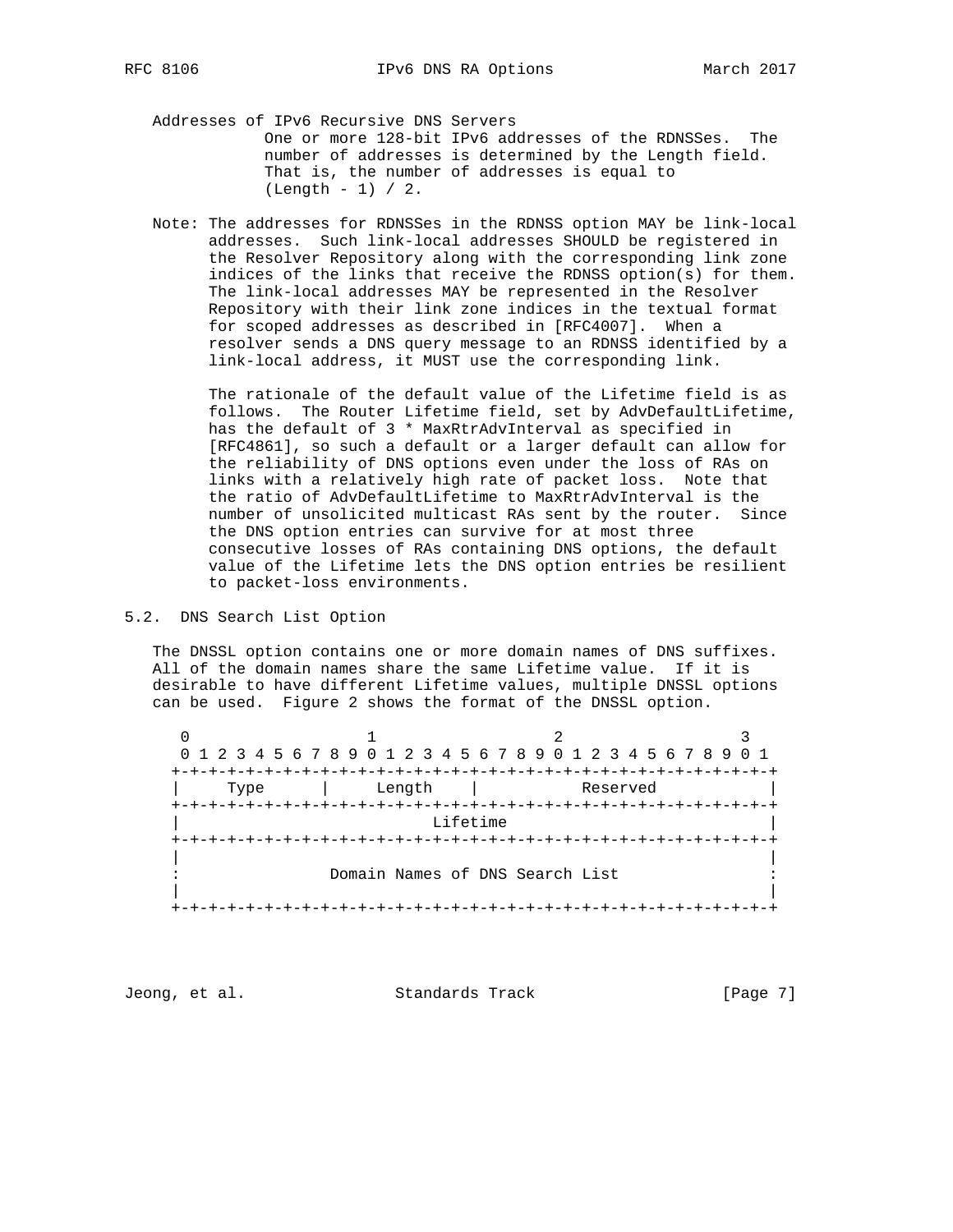Figure 2: DNSSL Option Format

Fields:

- Type 8-bit identifier of the DNSSL option type as assigned by IANA: 31
- Length 8-bit unsigned integer. The length of the option (including the Type and Length fields) is in units of 8 octets. The minimum value is 2 if at least one domain name is contained in the option. The Length field is set to a multiple of 8 octets to accommodate all the domain names in the "Domain Names of DNS Search List" field.
- Lifetime 32-bit unsigned integer. The maximum time in seconds (relative to the time the packet is received) over which these DNSSL domain names MAY be used for name resolution. The Lifetime value has the same semantics as the semantics for the RDNSS option. That is, Lifetime SHOULD by default be at least 3 \* MaxRtrAdvInterval. A value of all one bits (0xffffffff) represents infinity. A value of zero means that the DNSSL domain names MUST no longer be used.

#### Domain Names of DNS Search List

 One or more domain names of the DNSSL that MUST be encoded as described in Section 3.1 of [RFC1035]. With this technique, each domain name is represented as a sequence of labels ending in a zero octet, defined as a domain name representation. For more than one domain name, the corresponding domain name representations are concatenated as they are. Note that for the simple decoding, the domain names MUST NOT be encoded in the compressed form described in Section 4.1.4 of [RFC1035]. Because the size of this field MUST be a multiple of 8 octets, for the minimum multiple including the domain name representations, the remaining octets other than the encoding parts of the domain name representations MUST be padded with zeros.

5.3. DNS Configuration Procedure

 The procedure for DNS configuration through the RDNSS and DNSSL options is the same as it is with any other ND option [RFC4861].

Jeong, et al. Standards Track [Page 8]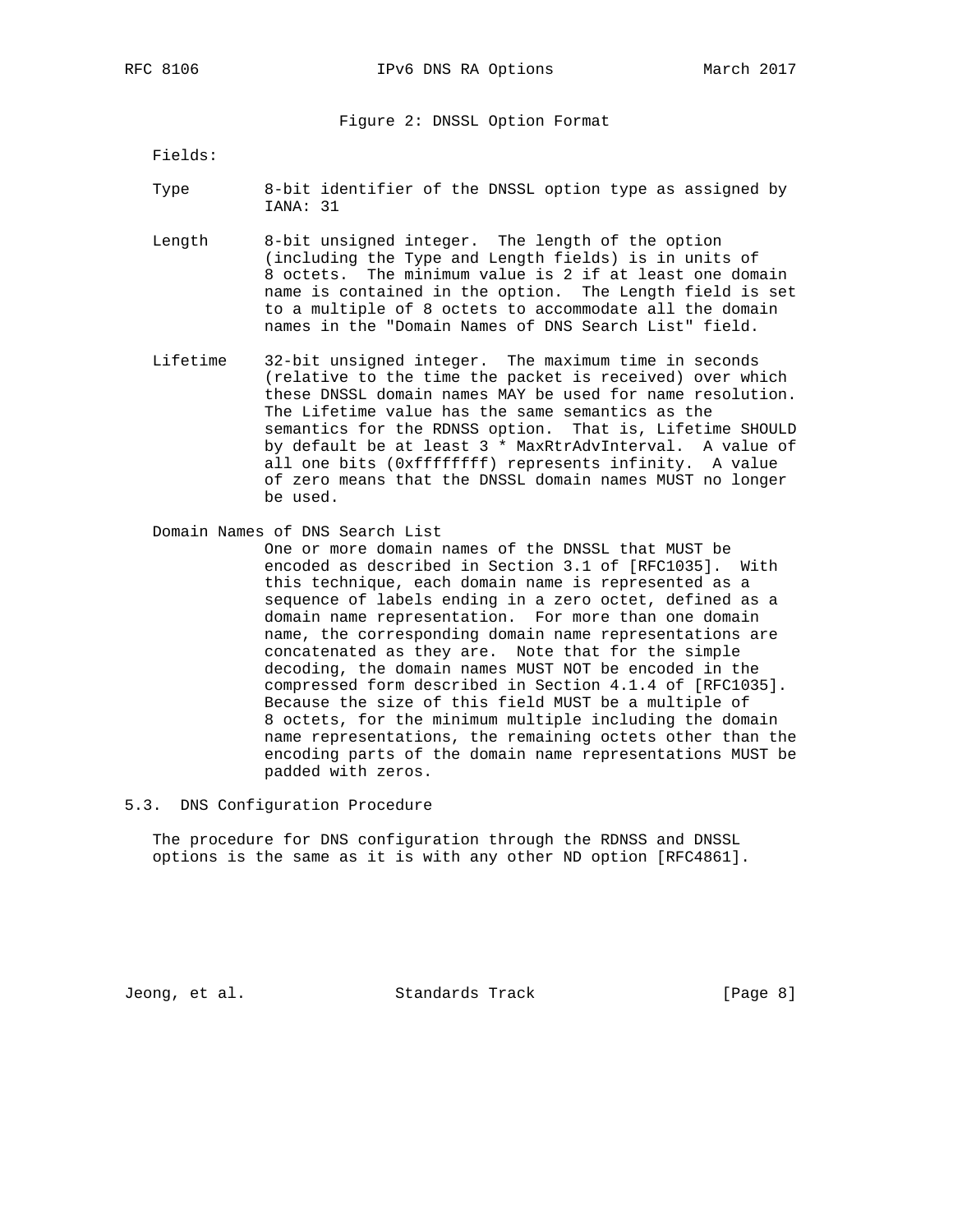# 5.3.1. Procedure in IPv6 Hosts

 When an IPv6 host receives DNS options (i.e., RDNSS and DNSSL options) through RA messages, it processes the options as follows:

- o The validity of DNS options is checked with the Length field; that is, the value of the Length field in the RDNSS option is greater than or equal to the minimum value (3) and satisfies the requirement that (Length - 1)  $%$  2 == 0. The value of the Length field in the DNSSL option is greater than or equal to the minimum value (2). Also, the validity of the RDNSS option is checked with the "Addresses of IPv6 Recursive DNS Servers" field; that is, the addresses should be unicast addresses.
- o If the DNS options are valid, the host SHOULD copy the values of the options into the DNS Repository and the Resolver Repository in order. Otherwise, the host MUST discard the options. Refer to Section 6 for the detailed procedure.

 In the case where the DNS information of RDNSS and DNSSL can be obtained from multiple sources, such as RAs and DHCP, the IPv6 host SHOULD keep some DNS options from all sources. Unless explicitly specified for the discovery mechanism, the exact number of addresses and domain names to keep is a matter of local policy and implementation choice as a local configuration option. However, in the case of multiple sources, the ability to store a total of at least three RDNSS addresses (or DNSSL domain names) from the multiple sources is RECOMMENDED. The DNS options from RAs and DHCP SHOULD be stored in the DNS Repository and Resolver Repository so that information from DHCP appears there first and therefore takes precedence. Thus, the DNS information from DHCP takes precedence over that from RAs for DNS queries. On the other hand, for DNS options announced by RAs, if some RAs use the Secure Neighbor Discovery (SEND) protocol [RFC3971] for RA security, they MUST be preferred over those that do not use SEND. Also, DNS options announced by RAs via SEND MUST be preferred over those announced by unauthenticated DHCP [RFC3118]. Refer to Section 7 for a detailed discussion of SEND for DNS RA options.

5.3.2. Warnings for DNS Options Configuration

 There are two warnings for DNS options configuration: (i) warning for multiple sources of DNS options and (ii) warning for multiple network interfaces. First, in the case of multiple sources for DNS options (e.g., RAs and DHCP), an IPv6 host can configure its IP addresses from these sources. In this case, it is not possible to control how the host uses DNS information and what source addresses it uses to send DNS queries. As a result, configurations where different

Jeong, et al. Standards Track [Page 9]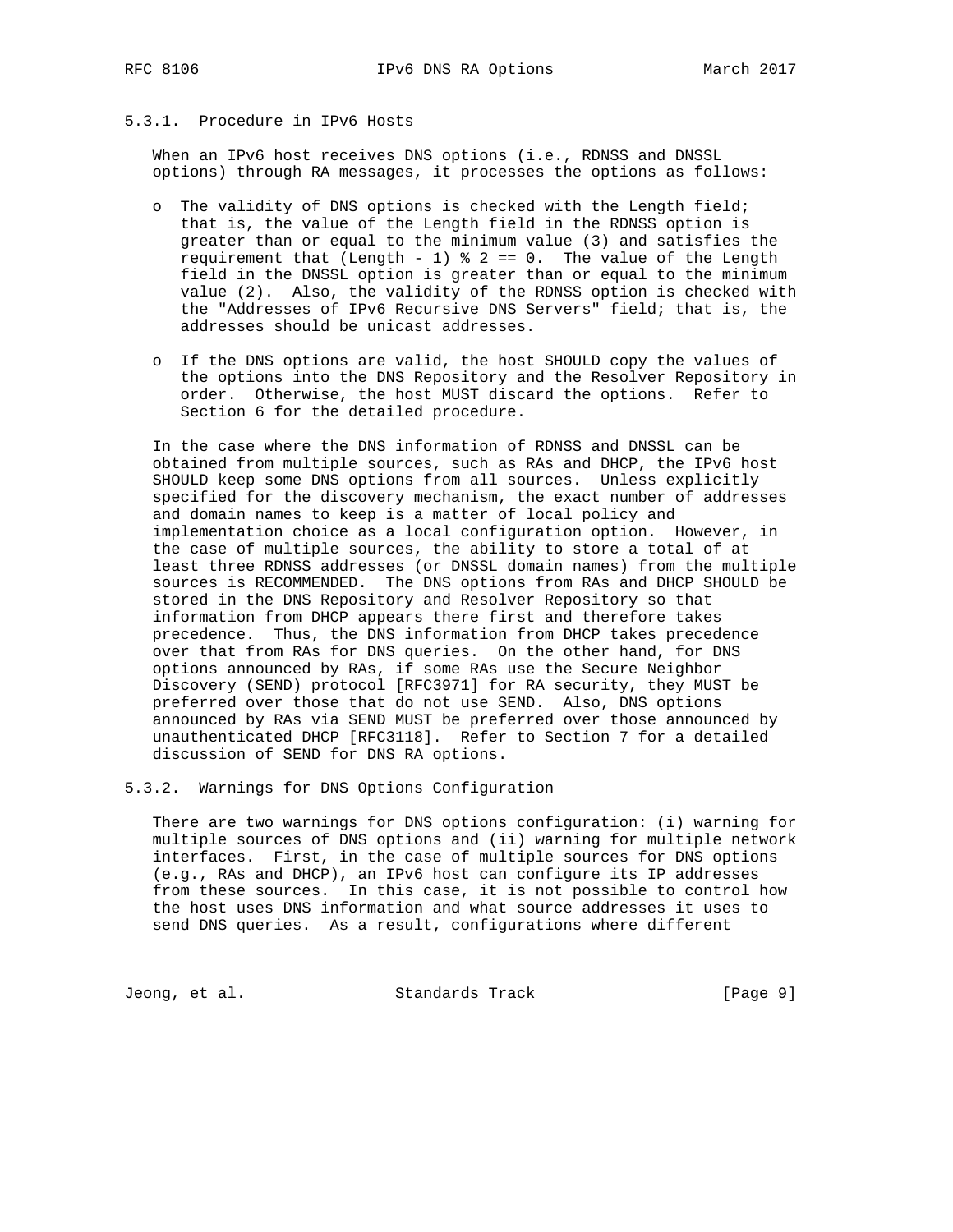information is provided by different mechanisms for autoconfiguration may lead to problems. Therefore, the network administrator needs to carefully configure different DNS options in the multiple mechanisms for autoconfiguration in order to minimize the impact of such problems [DHCPv6-SLAAC].

 Second, if different DNS information is provided on different network interfaces, this can lead to inconsistent behavior. The IETF worked on solving this problem for both DNS and other information obtained from multiple interfaces [RFC6418] [RFC6419] and standardized a DHCP-based solution for RDNSS selection for multi-interfaced nodes as described in [RFC6731].

6. Implementation Considerations

 The implementation considerations in this document include the following three: (i) DNS repository management, (ii) synchronization between the DNS Server List and the Resolver Repository, and (iii) synchronization between the DNSSL and the Resolver Repository.

- Note: The implementations that are updated according to this document will still interoperate with the existing implementations according to [RFC6106]. This is because the main change in this document is the increase of the default Lifetime of DNS options, considering lossy links.
- 6.1. DNS Repository Management

 For DNS repository management, the following two data structures SHOULD be synchronized with the Resolver Repository: (i) the DNS Server List, which keeps the list of RDNSS addresses and (ii) the DNSSL, which keeps the list of DNS search domain names. Each entry in these two lists consists of a pair of an RDNSS address (or DNSSL domain name) and Expiration-time as follows:

- o RDNSS address for DNS Server List: IPv6 address of the RDNSS that is available for recursive DNS resolution service in the network advertising the RDNSS option.
- o DNSSL domain name for DNSSL: DNS suffix domain name that is used to perform DNS query searches for short, unqualified domain names.
- o Expiration-time for DNS Server List or DNSSL: The time when this entry becomes invalid. Expiration-time is set to the value of the Lifetime field of the RDNSS option or DNSSL option plus the current time. Whenever a new RDNSS option with the same address (or DNSSL option with the same domain name) is received on the same interface as a previous RDNSS option (or DNSSL option), this

Jeong, et al. Standards Track [Page 10]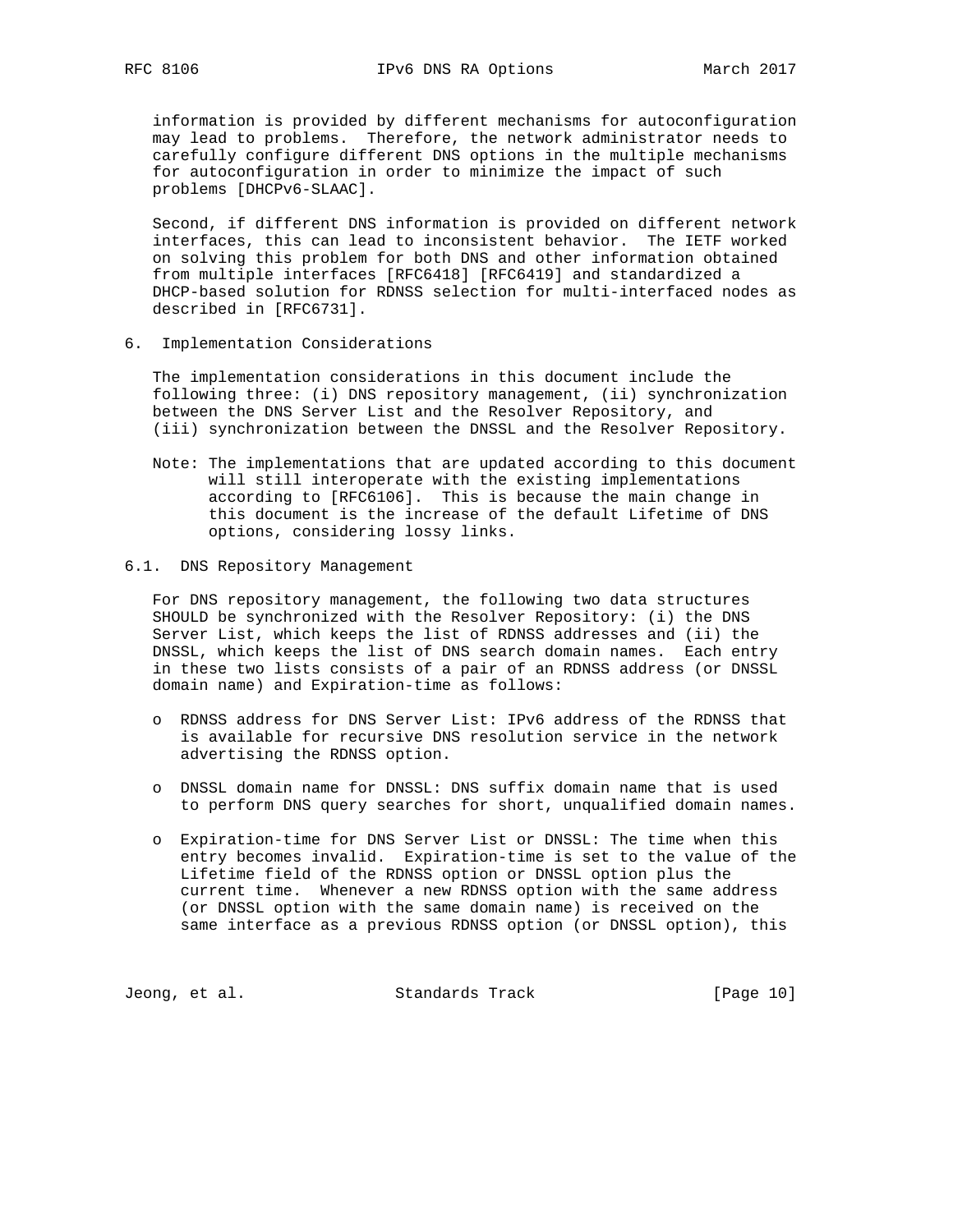field is updated to have a new Expiration-time. When the current time becomes larger than Expiration-time, this entry is regarded as expired, so it should not be used any more. Note that the DNS information for the RDNSS and DNSSL options need not be dropped if the expiry of the RA router lifetime happens. This is because these options have their own lifetime values.

6.2. Synchronization between DNS Server List and Resolver Repository

 When an IPv6 host receives the information of multiple RDNSS addresses within a network (e.g., campus network and company network) through an RA message with RDNSS option(s), it stores the RDNSS addresses (in order) in both the DNS Server List and the Resolver Repository. The processing of the RDNSS consists of (i) the processing of RDNSS option(s) included in an RA message and (ii) the handling of expired RDNSSes. The processing of RDNSS option(s) is as follows:

- o Step (a): Receive and parse the RDNSS option(s). For the RDNSS addresses in each RDNSS option, perform Steps (b) through (d).
- o Step (b): For each RDNSS address, check the following: If the RDNSS address already exists in the DNS Server List and the RDNSS option's Lifetime field is set to zero, delete the corresponding RDNSS entry from both the DNS Server List and the Resolver Repository in order to prevent the RDNSS address from being used any more for certain reasons in network management, e.g., the termination of the RDNSS or a renumbering scenario. That is, the RDNSS can resign from its DNS service because the machine running the RDNSS is out of service intentionally or unintentionally. Also, in the renumbering scenario, the RDNSS's IPv6 address will be changed, so the previous RDNSS address should not be used any more. The processing of this RDNSS address is finished here. Otherwise, go to Step (c).
- o Step (c): For each RDNSS address, if it already exists in the DNS Server List and the RDNSS option's Lifetime field is not set to zero, then just update the value of the Expiration-time field according to the procedure specified in the third bullet of Section 6.1. Otherwise, go to Step (d).
- o Step (d): For each RDNSS address, if it does not exist in the DNS Server List, register the RDNSS address and Lifetime with the DNS Server List and then insert the RDNSS address as the first one in the Resolver Repository. In the case where the data structure for the DNS Server List is full of RDNSS entries (that is, has more RDNSSes than the sufficient number discussed in Section 5.3.1), delete from the DNS Server List the entry with the shortest

Jeong, et al. Standards Track [Page 11]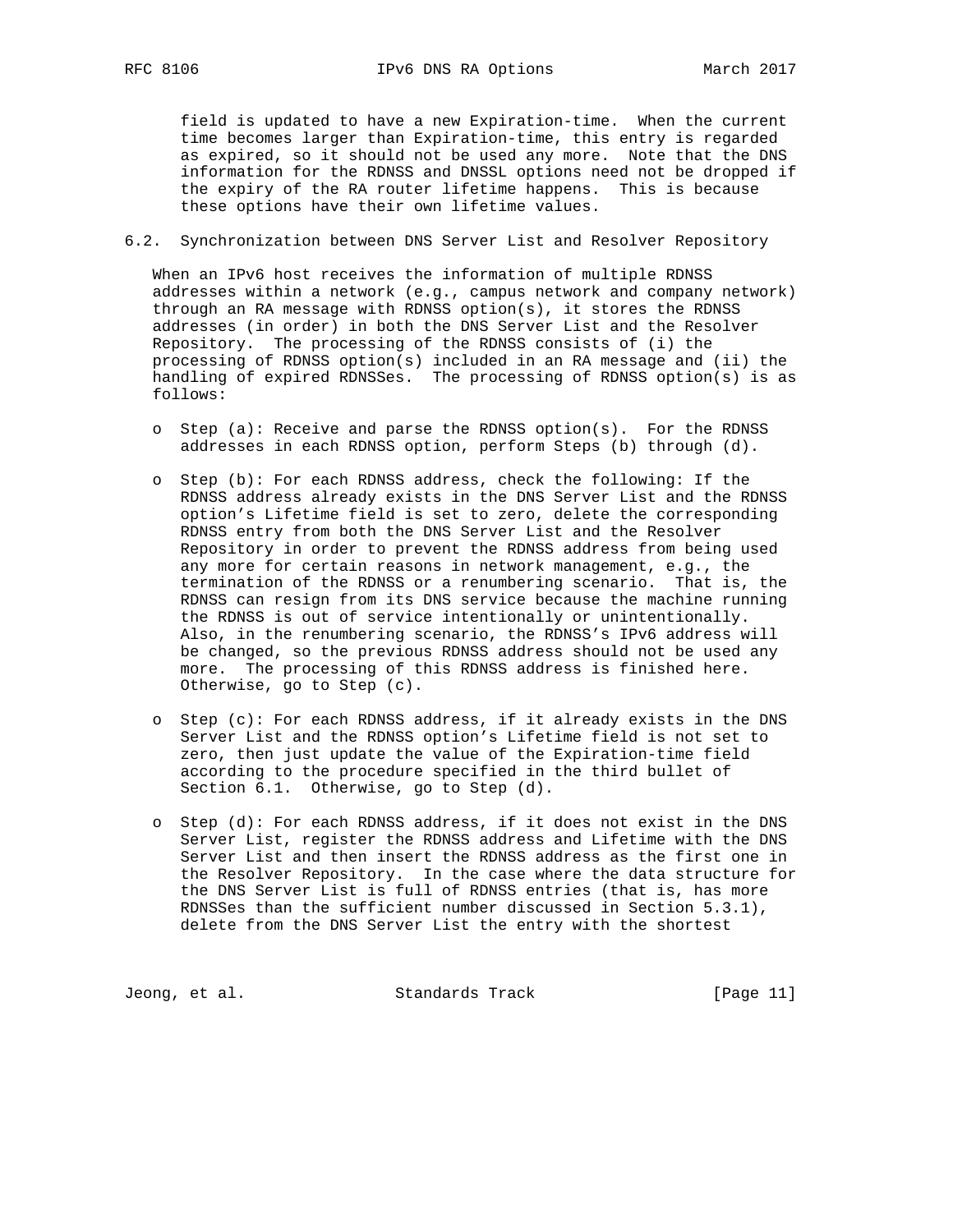Expiration-time (i.e., the entry that will expire first). The corresponding RDNSS address is also deleted from the Resolver Repository. For the ordering of RDNSS addresses in an RDNSS option, position the first RDNSS address in the RDNSS option as the first one in the Resolver Repository, the second RDNSS address in the option as the second one in the repository, and so on. This ordering allows the RDNSS addresses in the RDNSS option to be preferred according to their order in the RDNSS option for DNS name resolution. The processing of these RDNSS addresses is finished here.

 The handling of expired RDNSSes is as follows: Whenever an entry expires in the DNS Server List, the expired entry is deleted from the DNS Server List, and also the RDNSS address corresponding to the entry is deleted from the Resolver Repository.

6.3. Synchronization between DNS Search List and Resolver Repository

 When an IPv6 host receives the information of multiple DNSSL domain names within a network through an RA message with DNSSL option(s), it stores the DNSSL domain names (in order) in both the DNSSL and the Resolver Repository. The processing of the DNSSL consists of (i) the processing of DNSSL option(s) included in an RA message and (ii) the handling of expired DNSSLs. The processing of DNSSL option(s) is the same as the processing of RDNSS option(s) as described in Section 6.2.

7. Security Considerations

 In this section, we analyze security threats related to DNS options and then make recommendations to cope with such security threats.

7.1. Security Threats

 For the RDNSS option, an attacker could send an RA with a fraudulent RDNSS address, misleading IPv6 hosts into contacting an unintended DNS server for DNS name resolution. Also, for the DNSSL option, an attacker can let IPv6 hosts resolve a hostname without a DNS suffix into an unintended host's IP address with a fraudulent DNSSL. These attacks are similar to ND attacks specified in [RFC4861] that use Redirect or Neighbor Advertisement messages to redirect traffic to individual addresses of malicious parties.

Jeong, et al. Standards Track [Page 12]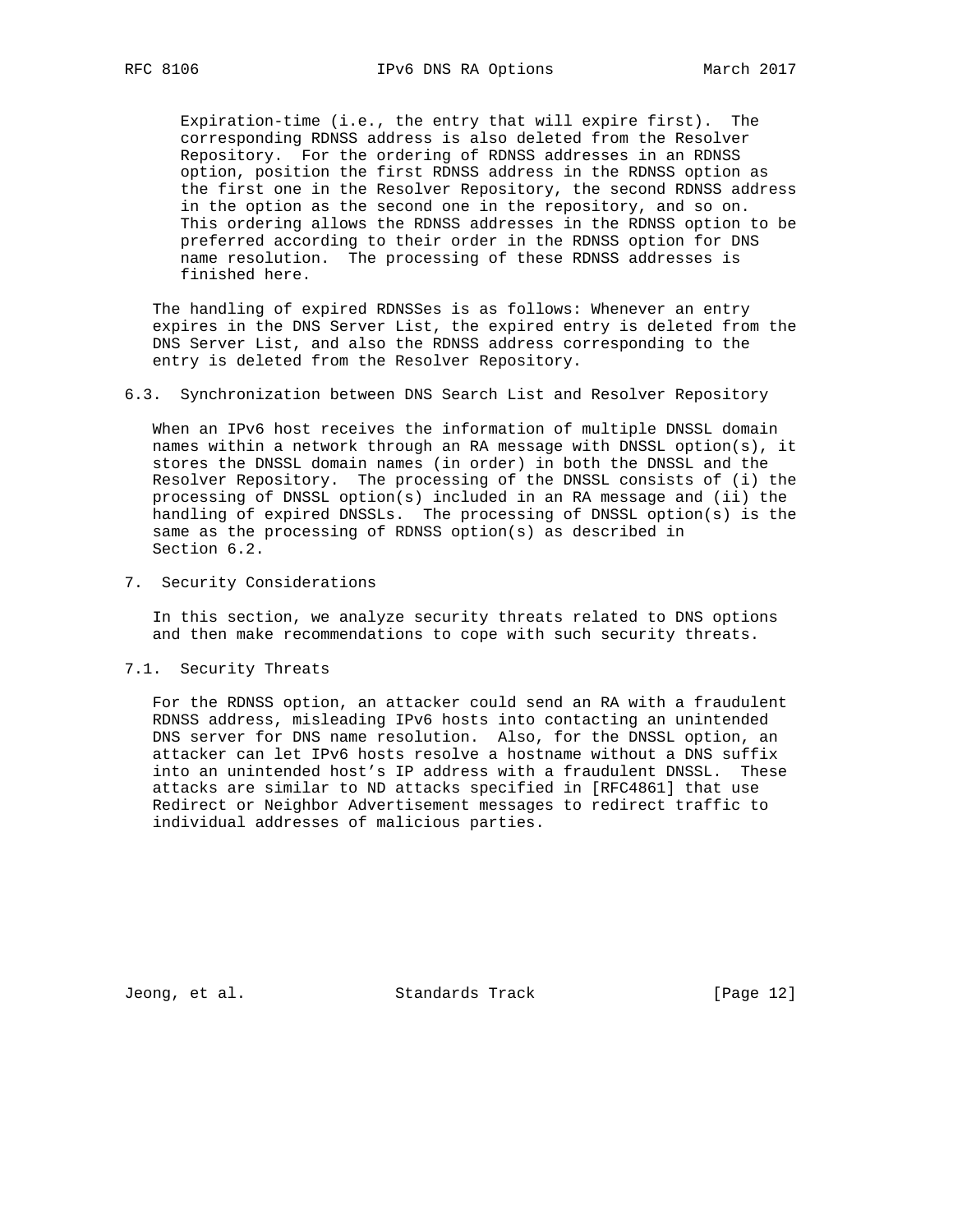However, the security of these RA options for DNS configuration does not affect ND protocol security [RFC4861]. This is because learning DNS information via the RA options cannot be worse than learning bad router information via the RA options. Therefore, the vulnerability of ND is not worse and is a subset of the attacks that any node attached to a LAN can do.

#### 7.2. Recommendations

 The Secure Neighbor Discovery (SEND) protocol [RFC3971] is designed as a security mechanism for ND. In this case, ND can use SEND to allow all the ND options, including the RDNSS and DNSSL options, to be automatically signed with digital signatures.

 It is common for network devices such as switches to include mechanisms to block unauthorized ports from running a DHCPv6 server to provide protection from rogue DHCPv6 servers [RFC7610]. That means that an attacker on other ports cannot insert bogus DNS servers using DHCPv6. The corresponding technique for network devices is RECOMMENDED to block rogue RA messages that include the RDNSS and DNSSL options from unauthorized nodes [RFC6104] [RFC6105].

 An attacker may provide a bogus DNSSL option in order to cause the victim to send DNS queries to a specific DNS server when the victim queries non-FQDNs (fully qualified domain names). For this attack, the DNS resolver in IPv6 hosts can mitigate the vulnerability with the recommendations mentioned in [RFC1535], [RFC1536], and [RFC3646].

8. IANA Considerations

 The RDNSS option defined in this document uses the IPv6 Neighbor Discovery Option type assigned by IANA as follows:

Option Name Type ----------------------------------- Recursive DNS Server Option 25

 The DNSSL option defined in this document uses the IPv6 Neighbor Discovery Option type assigned by IANA as follows:

 Option Name Type ----------------------------------- DNS Search List Option 31

 These options are registered in the "IPv6 Neighbor Discovery Option Formats" registry [ICMPv6].

Jeong, et al. Standards Track [Page 13]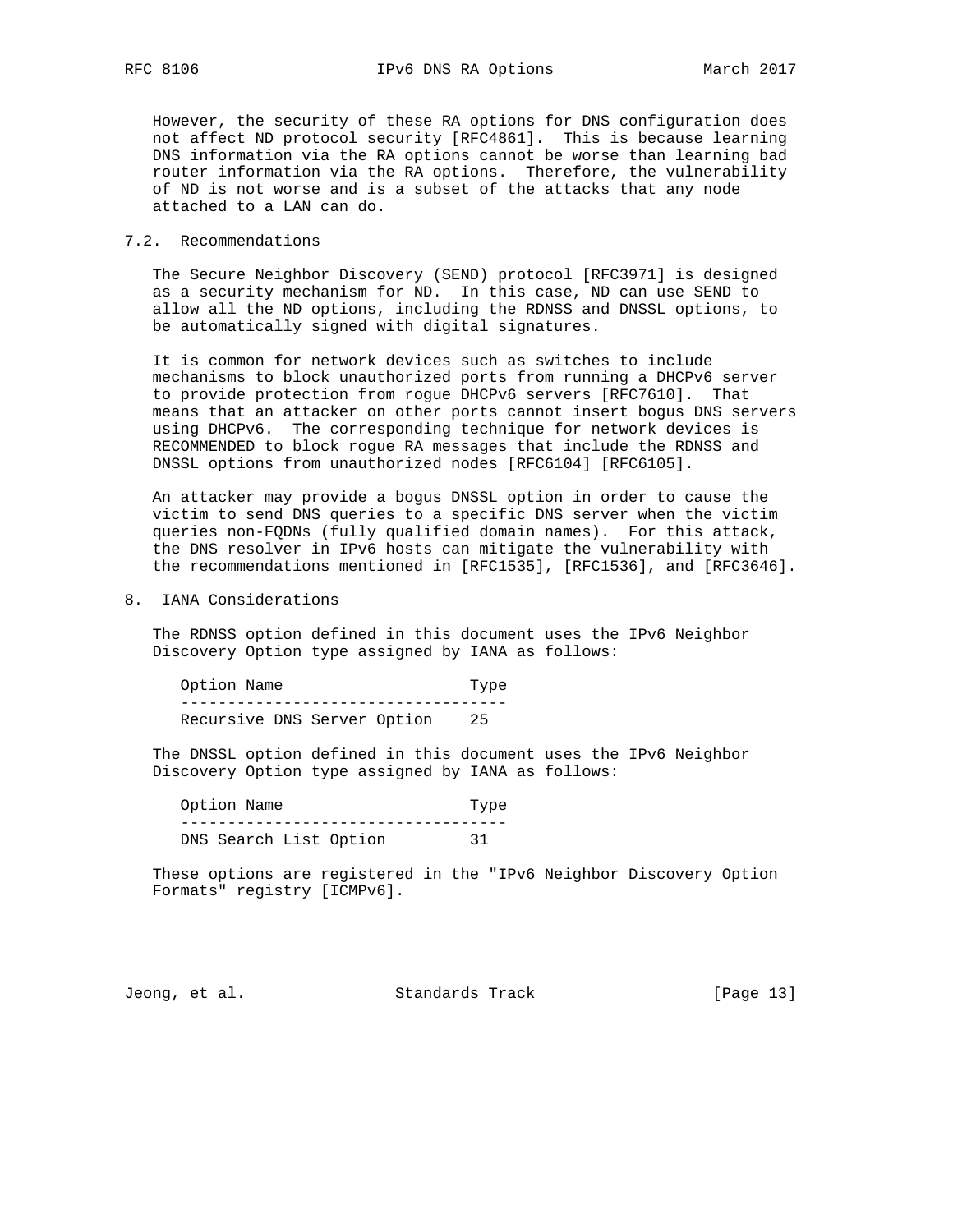# 9. References

- 9.1. Normative References
	- [RFC2119] Bradner, S., "Key words for use in RFCs to Indicate Requirement Levels", BCP 14, RFC 2119, DOI 10.17487/RFC2119, March 1997, <http://www.rfc-editor.org/info/rfc2119>.
	- [RFC4861] Narten, T., Nordmark, E., Simpson, W., and H. Soliman, "Neighbor Discovery for IP version 6 (IPv6)", RFC 4861, DOI 10.17487/RFC4861, September 2007, <http://www.rfc-editor.org/info/rfc4861>.
	- [RFC4862] Thomson, S., Narten, T., and T. Jinmei, "IPv6 Stateless Address Autoconfiguration", RFC 4862, DOI 10.17487/RFC4862, September 2007, <http://www.rfc-editor.org/info/rfc4862>.
	- [RFC1035] Mockapetris, P., "Domain names implementation and specification", STD 13, RFC 1035, DOI 10.17487/RFC1035, November 1987, <http://www.rfc-editor.org/info/rfc1035>.
	- [RFC4007] Deering, S., Haberman, B., Jinmei, T., Nordmark, E., and B. Zill, "IPv6 Scoped Address Architecture", RFC 4007, DOI 10.17487/RFC4007, March 2005, <http://www.rfc-editor.org/info/rfc4007>.
- 9.2. Informative References
	- [RFC1034] Mockapetris, P., "Domain names concepts and facilities", STD 13, RFC 1034, DOI 10.17487/RFC1034, November 1987, <http://www.rfc-editor.org/info/rfc1034>.
	- [RFC3315] Droms, R., Ed., Bound, J., Volz, B., Lemon, T., Perkins, C., and M. Carney, "Dynamic Host Configuration Protocol for IPv6 (DHCPv6)", RFC 3315, DOI 10.17487/RFC3315, July 2003, <http://www.rfc-editor.org/info/rfc3315>.
	- [RFC3736] Droms, R., "Stateless Dynamic Host Configuration Protocol (DHCP) Service for IPv6", RFC 3736, DOI 10.17487/RFC3736, April 2004, <http://www.rfc-editor.org/info/rfc3736>.
	- [RFC3646] Droms, R., Ed., "DNS Configuration options for Dynamic Host Configuration Protocol for IPv6 (DHCPv6)", RFC 3646, DOI 10.17487/RFC3646, December 2003, <http://www.rfc-editor.org/info/rfc3646>.

Jeong, et al. Standards Track [Page 14]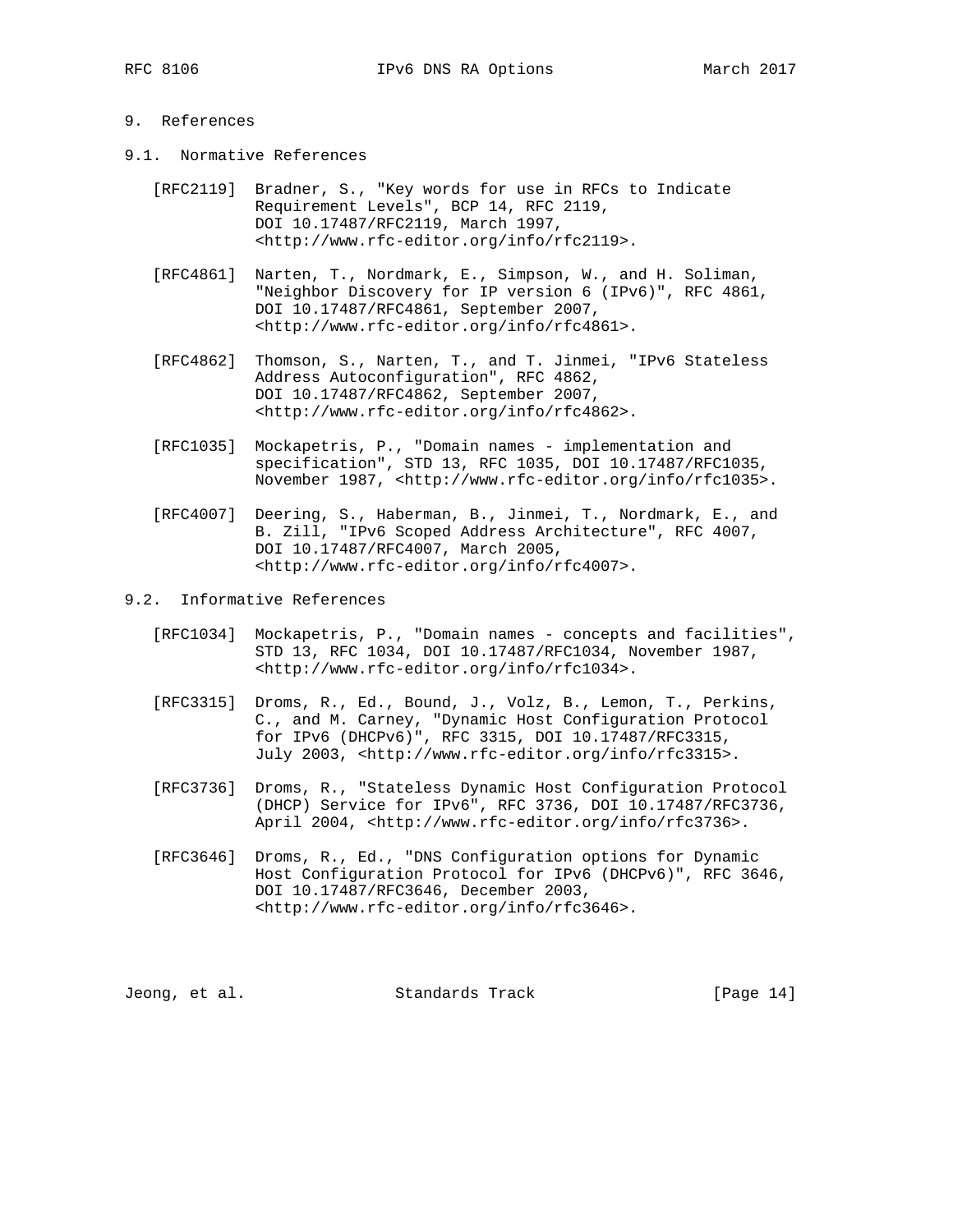- [RFC6106] Jeong, J., Park, S., Beloeil, L., and S. Madanapalli, "IPv6 Router Advertisement Options for DNS Configuration", RFC 6106, DOI 10.17487/RFC6106, November 2010, <http://www.rfc-editor.org/info/rfc6106>.
- [RFC4339] Jeong, J., Ed., "IPv6 Host Configuration of DNS Server Information Approaches", RFC 4339, DOI 10.17487/RFC4339, February 2006, <http://www.rfc-editor.org/info/rfc4339>.
- [RFC3971] Arkko, J., Ed., Kempf, J., Zill, B., and P. Nikander, "SEcure Neighbor Discovery (SEND)", RFC 3971, DOI 10.17487/RFC3971, March 2005, <http://www.rfc-editor.org/info/rfc3971>.
- [RFC3118] Droms, R., Ed., and W. Arbaugh, Ed., "Authentication for DHCP Messages", RFC 3118, DOI 10.17487/RFC3118, June 2001, <http://www.rfc-editor.org/info/rfc3118>.
- [RFC6104] Chown, T. and S. Venaas, "Rogue IPv6 Router Advertisement Problem Statement", RFC 6104, DOI 10.17487/RFC6104, February 2011, <http://www.rfc-editor.org/info/rfc6104>.
- [RFC6105] Levy-Abegnoli, E., Van de Velde, G., Popoviciu, C., and J. Mohacsi, "IPv6 Router Advertisement Guard", RFC 6105, DOI 10.17487/RFC6105, February 2011, <http://www.rfc-editor.org/info/rfc6105>.
- [RFC7610] Gont, F., Liu, W., and G. Van de Velde, "DHCPv6-Shield: Protecting against Rogue DHCPv6 Servers", BCP 199, RFC 7610, DOI 10.17487/RFC7610, August 2015, <http://www.rfc-editor.org/info/rfc7610>.
- [RFC1535] Gavron, E., "A Security Problem and Proposed Correction With Widely Deployed DNS Software", RFC 1535, DOI 10.17487/RFC1535, October 1993, <http://www.rfc-editor.org/info/rfc1535>.
- [RFC1536] Kumar, A., Postel, J., Neuman, C., Danzig, P., and S. Miller, "Common DNS Implementation Errors and Suggested Fixes", RFC 1536, DOI 10.17487/RFC1536, October 1993, <http://www.rfc-editor.org/info/rfc1536>.

[DHCPv6-SLAAC]

 Liu, B., Jiang, S., Gong, X., Wang, W., and E. Rey, "DHCPv6/SLAAC Interaction Problems on Address and DNS Configuration", Work in Progress, draft-ietf-v6ops-dhcpv6-slaac-problem-07, August 2016.

Jeong, et al. Standards Track [Page 15]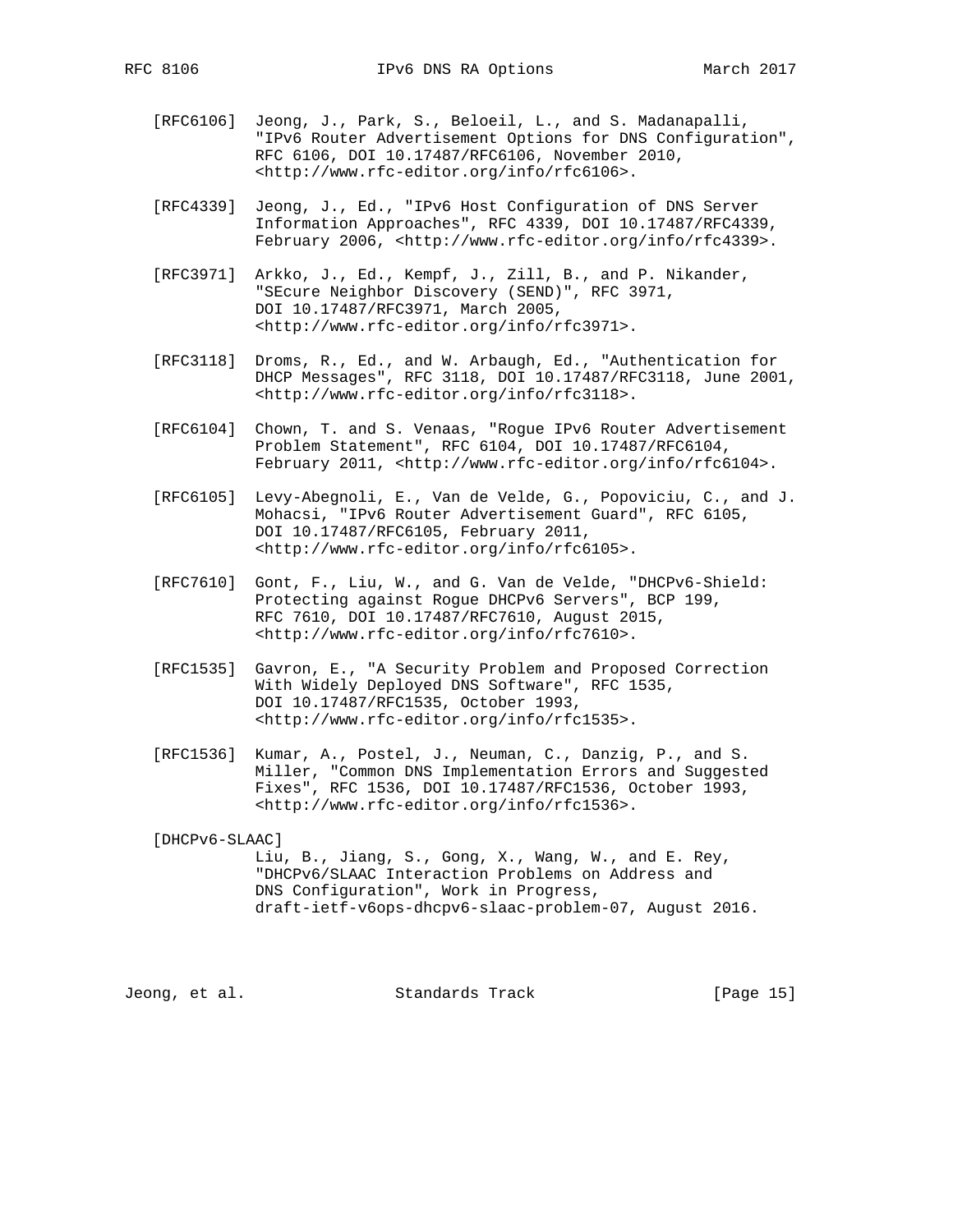- [RFC6418] Blanchet, M. and P. Seite, "Multiple Interfaces and Provisioning Domains Problem Statement", RFC 6418, DOI 10.17487/RFC6418, November 2011, <http://www.rfc-editor.org/info/rfc6418>.
- [RFC6419] Wasserman, M. and P. Seite, "Current Practices for Multiple-Interface Hosts", RFC 6419, DOI 10.17487/RFC6419, November 2011, <http://www.rfc-editor.org/info/rfc6419>.
- [RFC6731] Savolainen, T., Kato, J., and T. Lemon, "Improved Recursive DNS Server Selection for Multi-Interfaced Nodes", RFC 6731, DOI 10.17487/RFC6731, December 2012, <http://www.rfc-editor.org/info/rfc6731>.
- [ICMPv6] IANA, "Internet Control Message Protocol version 6 (ICMPv6) Parameters", <http://www.iana.org/assignments/icmpv6-parameters/>.

Jeong, et al. Standards Track [Page 16]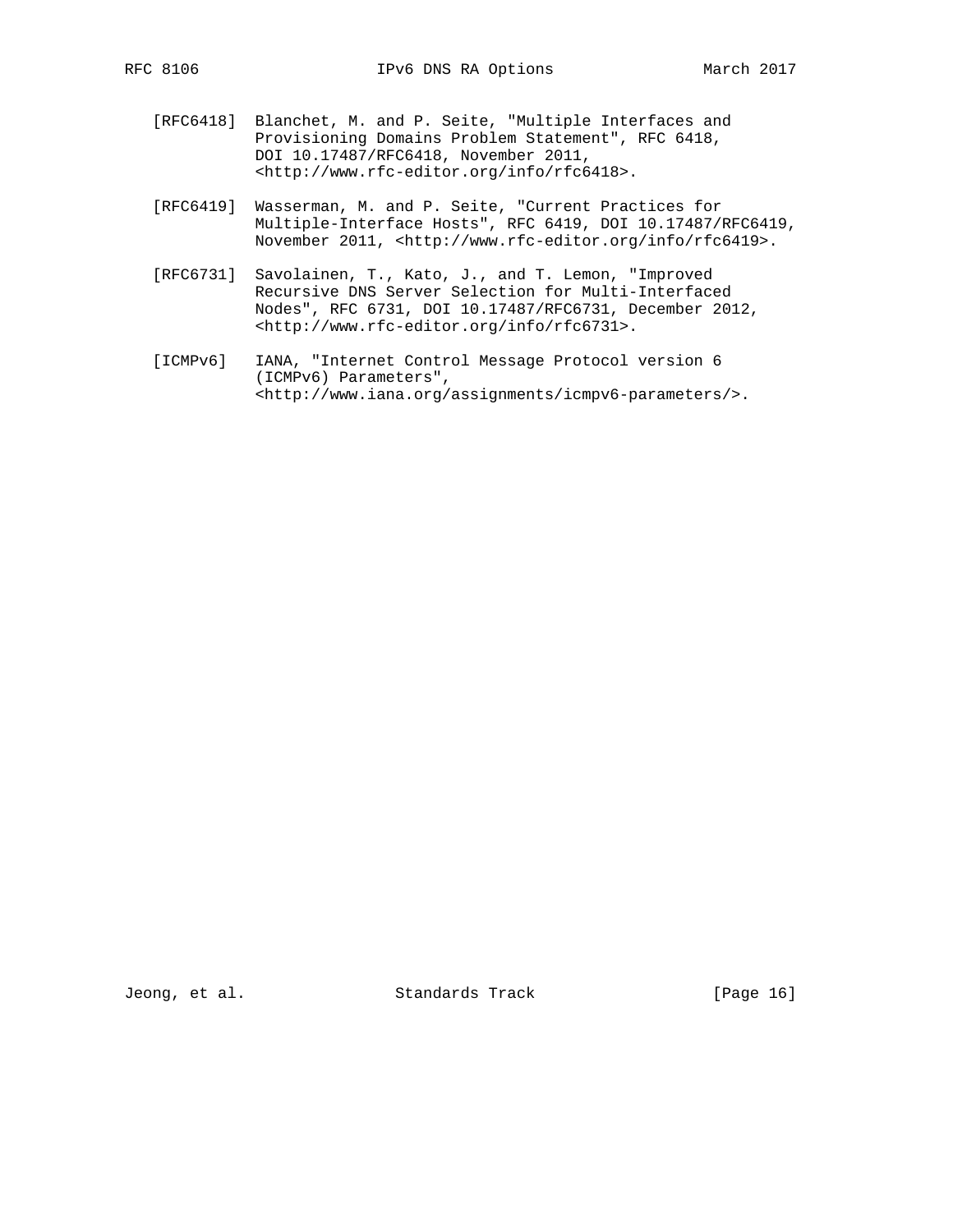Appendix A. Changes from RFC 6106

 The following changes were made from RFC 6106 ("IPv6 Router Advertisement Options for DNS Configuration"):

- o This document allows a higher default value of the lifetime of the DNS RA options than RFC 6106 in order to avoid the frequent expiry of the options on links with a relatively high rate of packet loss; at the same time, this document also makes additional clarifications. The lifetime's lower bound of 2 \* MaxRtrAdvInterval was shown to lead to the expiry of these options on links with a relatively high rate of packet loss. To avoid this problem, this revision relaxes the lower bound and sets a higher default value of 3 \* MaxRtrAdvInterval.
- o The text regarding the generation of a Router Solicitation message to ensure that the RDNSS information is fresh before the expiry of the RDNSS option is removed in order to prevent multicast traffic on the link from increasing.
- o The addresses for RDNSSes in the RDNSS option can be not only global addresses but also link-local addresses. The link-local addresses for RDNSSes should be registered in the Resolver Repository along with the corresponding link zone indices.
- o RFC 6106 recommended that the number of RDNSS addresses that should be learned and maintained through the RDNSS RA option should be limited to three. This document removes that recommendation; thus, the number of RDNSS addresses to maintain is determined by an implementer's local policy.
- o RFC 6106 recommended that the number of DNS search domains that should be learned and maintained through the DNSSL RA option should be limited to three. This document removes that recommendation; thus, when the set of unique DNSSL values are not equivalent, none of them may be ignored for hostname lookups according to an implementer's local policy.
- o The guidance of the specific implementation for the synchronization of the DNS Repository and Resolver Repository in the kernel space and user space is removed.
- o The key words "SHOULD" and "RECOMMENDED" (RFC 2119) are removed in the recommendation of using SEND as a security mechanism for ND. Instead of using these key words, SEND is specified as only a possible security mechanism for ND.

Jeong, et al. Standards Track [Page 17]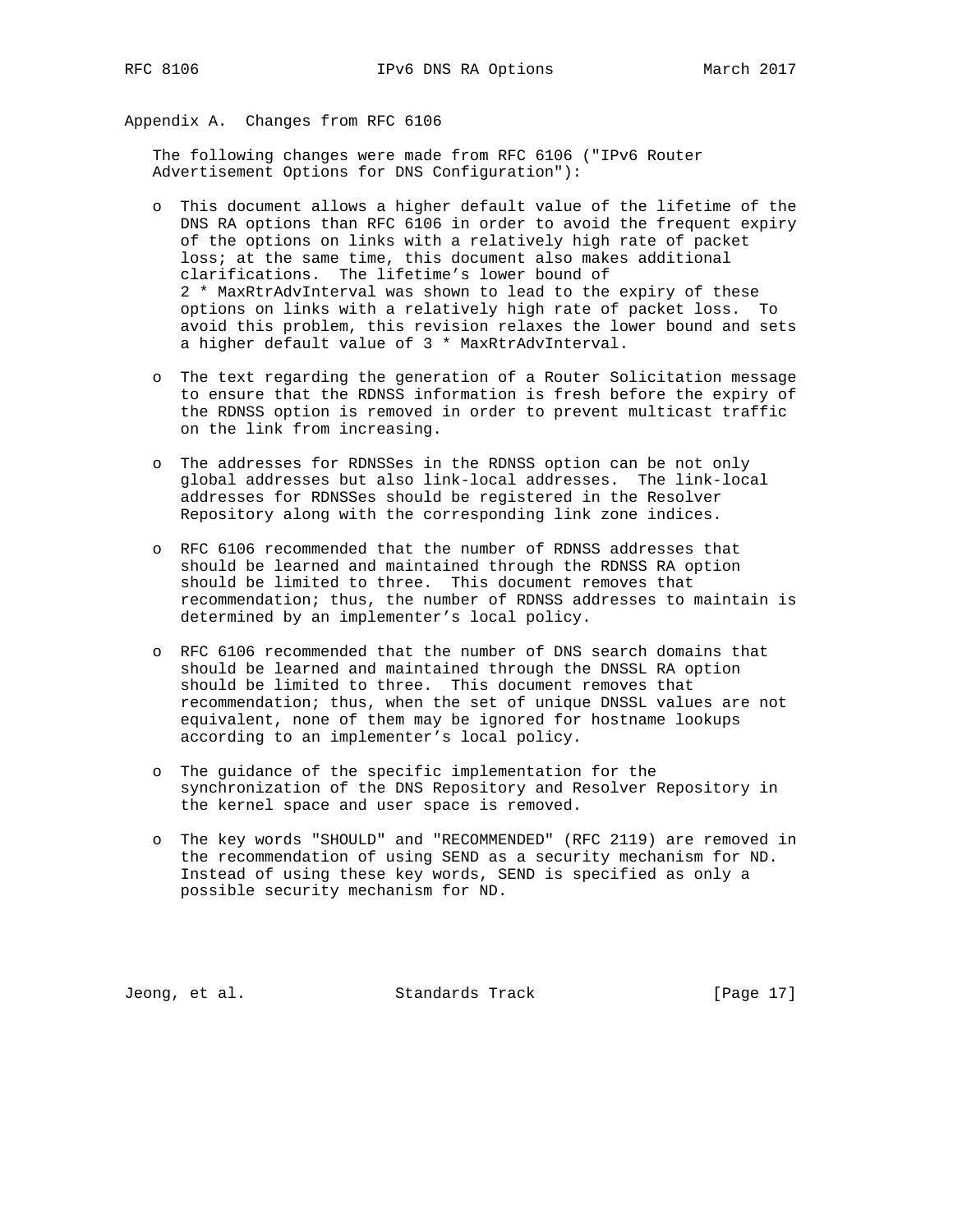#### Acknowledgements

 This document has greatly benefited from inputs by Robert Hinden, Pekka Savola, Iljitsch van Beijnum, Brian Haberman, Tim Chown, Erik Nordmark, Dan Wing, Jari Arkko, Ben Campbell, Vincent Roca, Tony Cheneau, Fernando Gont, Jen Linkova, Ole Troan, Mark Smith, Tatuya Jinmei, Lorenzo Colitti, Tore Anderson, David Farmer, Bing Liu, and Tassos Chatzithomaoglou. The authors sincerely appreciate their contributions.

This document was supported by an Institute for Information & communications Technology Promotion (IITP) grant funded by the Korean government (MSIP) [10041244, Smart TV 2.0 Software Platform].

Jeong, et al. Standards Track [Page 18]